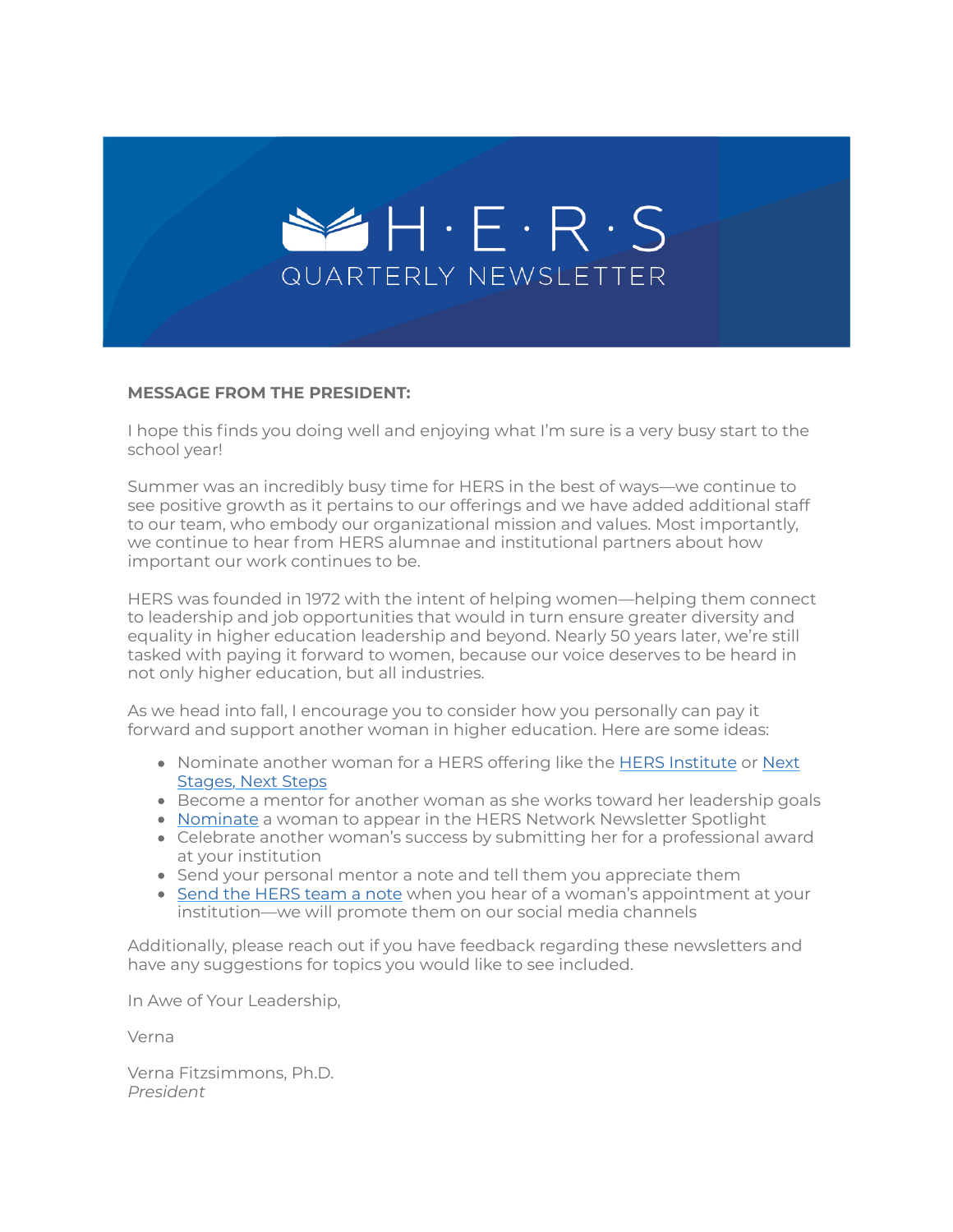#### **BY THE NUMBERS:**

What does HERS' success look like so far in 2019

- **In 2019, 191** women graduated our HERS Institute offerings at Wellesley College, Colorado School of Mines and Bryn Mawr College.
- Additionally, we had **22** women join us at our Next Stages, Next Steps workshop in August. Due to the workshop's continued success, we will now be offering the workshop in January 2020, in addition to August 2020.
- We have noted **12** appointments amongst our alumnae to leadership roles at their institutions of higher education.

## **UPCOMING EVENTS:**

# **Next Stages Next Steps in Phoenix, AZ**

January 16 – 18, 2020 [Register Here!](https://suite.targetx.com/suite4sf/email/bin/redir.php?id=TMS-test_recipient_id&link=http%253A//hersnet.force.com/Events/targetX_eventsb__events%2523/esr%253Feid%253Da0u1Q000009R76pQAC)

#### **2019 – 2020 HERS Institute in Wellesley, MA**

Four Weekend Sessions: October 10-12, 2019; November 14-16, 2019; February 6-8, 2020; March 19-21, 2020

## **2020 HERS Institute Summer Offerings**

Intensive 12-Day Format

June 8 – 20, 2020 (Golden, CO – Denver Metro Area) Early application deadline: October 15, 2019 (includes \$500 discount!) [Apply Today!](https://suite.targetx.com/suite4sf/email/bin/redir.php?id=TMS-test_recipient_id&link=https%253A//hers.force.com/TX_SiteLogin%253FstartURL%253D%25252FTargetX_Portal__PB)

July 6 – 18, 2020 (Bryn Mawr, PA – Philadelphia Metro Area) Early application deadline: October 15, 2019 (includes \$500 discount!) [Apply Today!](https://suite.targetx.com/suite4sf/email/bin/redir.php?id=TMS-test_recipient_id&link=https%253A//hers.force.com/TX_SiteLogin%253FstartURL%253D%25252FTargetX_Portal__PB)

## **HERS NETWORK SPOTLIGHT: Dr. Jann Joseph**

President, Georgia Gwinnett College (HERS Institute Alumna, Class of 2007)

## **What did you value most during your time with HERS?**

My time spent at the HERS Institute was during the early period of my first key administrative role as an Associate Dean. I had the opportunity to interact with women from outside of academic affairs. This was the beginning of my schooling on how best to work with staff in student affairs, business and finance. At that time, I tracked my career to

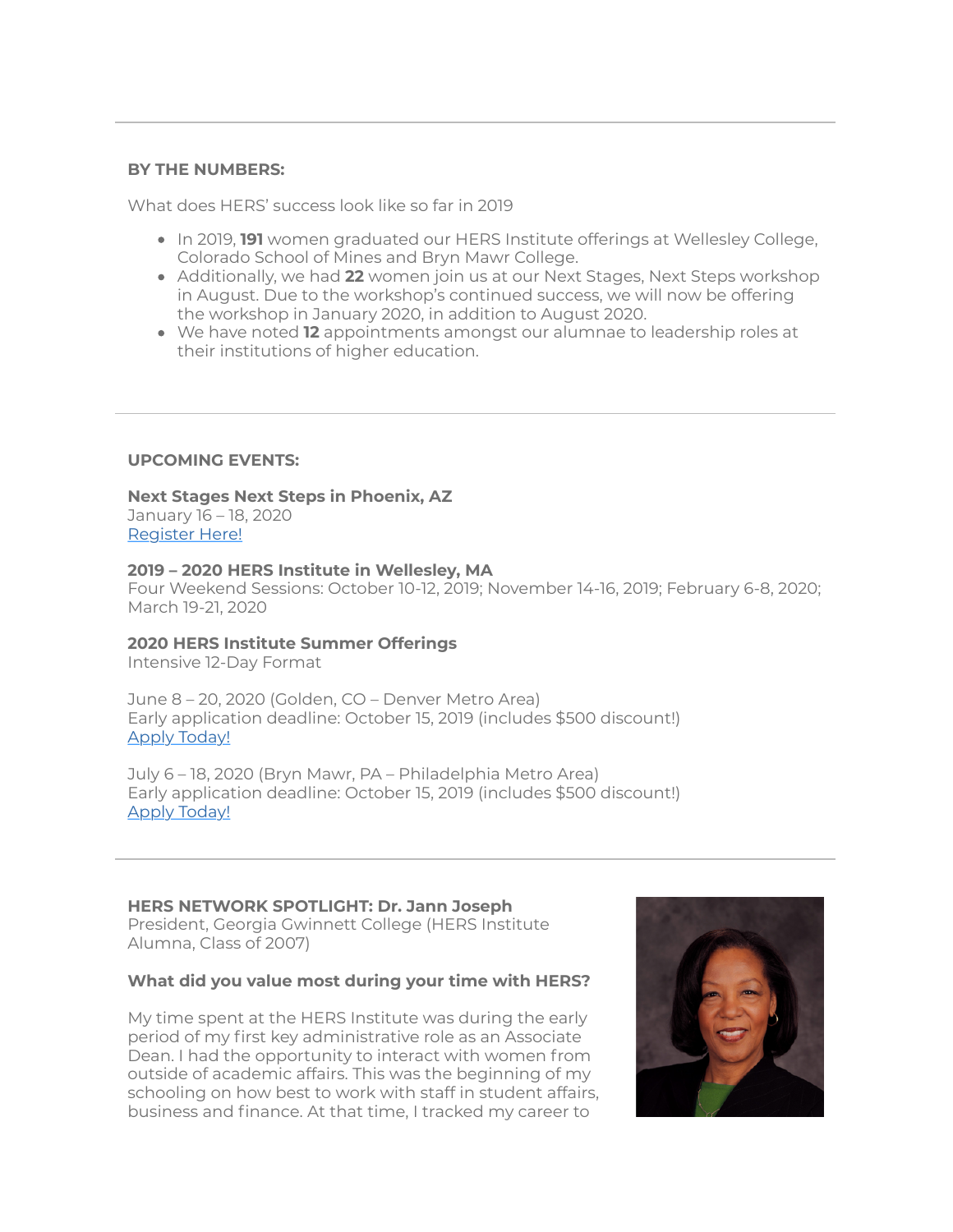the Provost/Vice President level, but what I valued most was the sisterhood, the opportunity to interact and also build professional relationships with emerging women leaders. There was no judgement—only support and encouragement.

## **How was the HERS experience different than other leadership development organizations you've participated in?**

Most of my leadership development experiences were specific to the rank (deans, provost, etc.), whereas HERS brought women in various roles together from across their respective institutions. But the real strength of the HERS Network is its ongoing support for our professional development and success. During my time at the HERS Institute, Judith White (former HERS president) made a commitment to stay in touch and reconnect with alumnae as we attended various annual meetings.

The HERS Network is further strengthened when campuses like Grand Valley State University, Eastern Michigan University, Indiana University South Bend and others commit to sending women each year. As institutions that contributed to my success, and because of their commitment, I was always part of a cadre of HERS alumnae on campus who continued to pay it forward and advance other women leaders.

## **How did HERS pique your interest to work toward a presidential role at an institution?**

As I said earlier, I tracked my career to the Provost/Vice President/Executive Vice Chancellor level at HERS. In a cabinet level position, I became more engaged as a campus leader while working beside my Chancellor—and on many occasions, I stepped into the role during his absences. Sometimes, we have to see something up close to internalize what many have told us we could or should do. Recognizing that I should serve as an institution leader, I became deliberate in my learning, experience and professional development to ensure that I was best prepared when the opportunity arose.

## **What advice would you give to a woman in higher education who wants to advance their career?**

Do the job you have now at 100%. Learn as much as you can, seek mentors and be a mentor for others. Focus on advancing and supporting the people you are called to lead. Be prepared and when opportunity knocks say "yes" and go forth. If you demonstrate that you add value or are able to lead in your existing role, you will be asked or nominated to serve at the top level. Give it time, don't try to skip too many steps. This is a marathon.

Also remember that women everywhere are invested in your success and are standing in the wings cheering for you.

# **LEARNING MOMENT: The Meaning of Networking**

As professionals, we all know how critical networking is to our individual success. While HERS remains a big believer in the transformative power of networking, we also understand how the act of networking can at times feel superficial or, worse, transactional. Our advice to the women who feel this way is to look for the deeper value in their networking, as doing so will provide greater emotional rewards than you